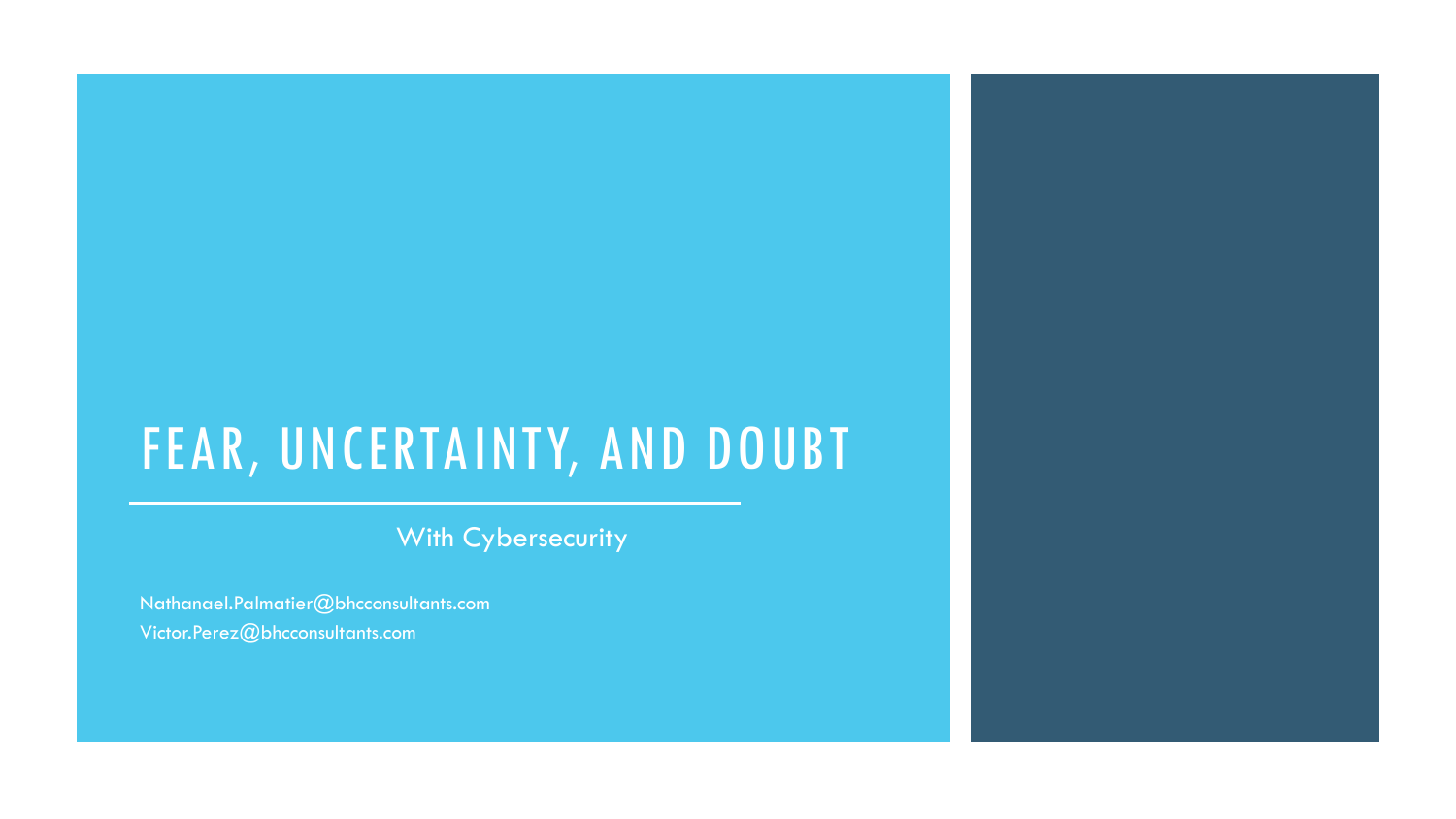# WE WILL TALK ABOUT:

Fear, Uncertainty and Doubt (FUD)

**FUD affects Cybersecurity** 

Technology FUD in Cybersecurity

**Mitigations** 

Oldsmar, Florida

What to do?

Network Design Suggestions

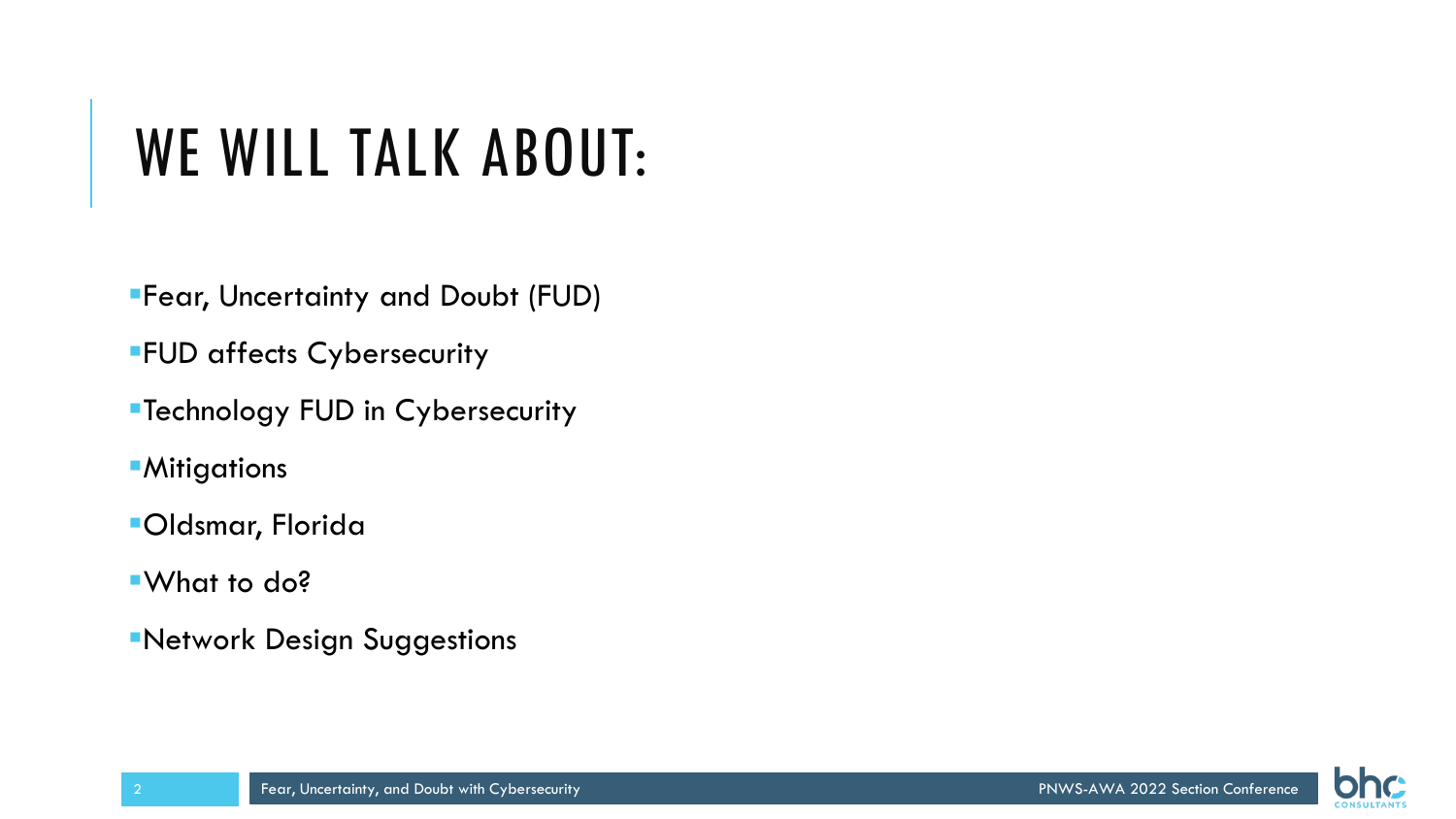# PEOPLE

Fear, Uncertainty, and Doubt are the most motivating factors to change behavior

### **FUD used to trick people**

- Attackers, grifters, confidence manipulators
- **Trust associated with official looking or sounding**

### **Cybersecurity**

- Just another avenue
- Not well understood
- Survey about Risk and Resiliency Assessments
- 52% made or are making changes in response to Cybersecurity
- 64% increased awareness about Cybersecurity

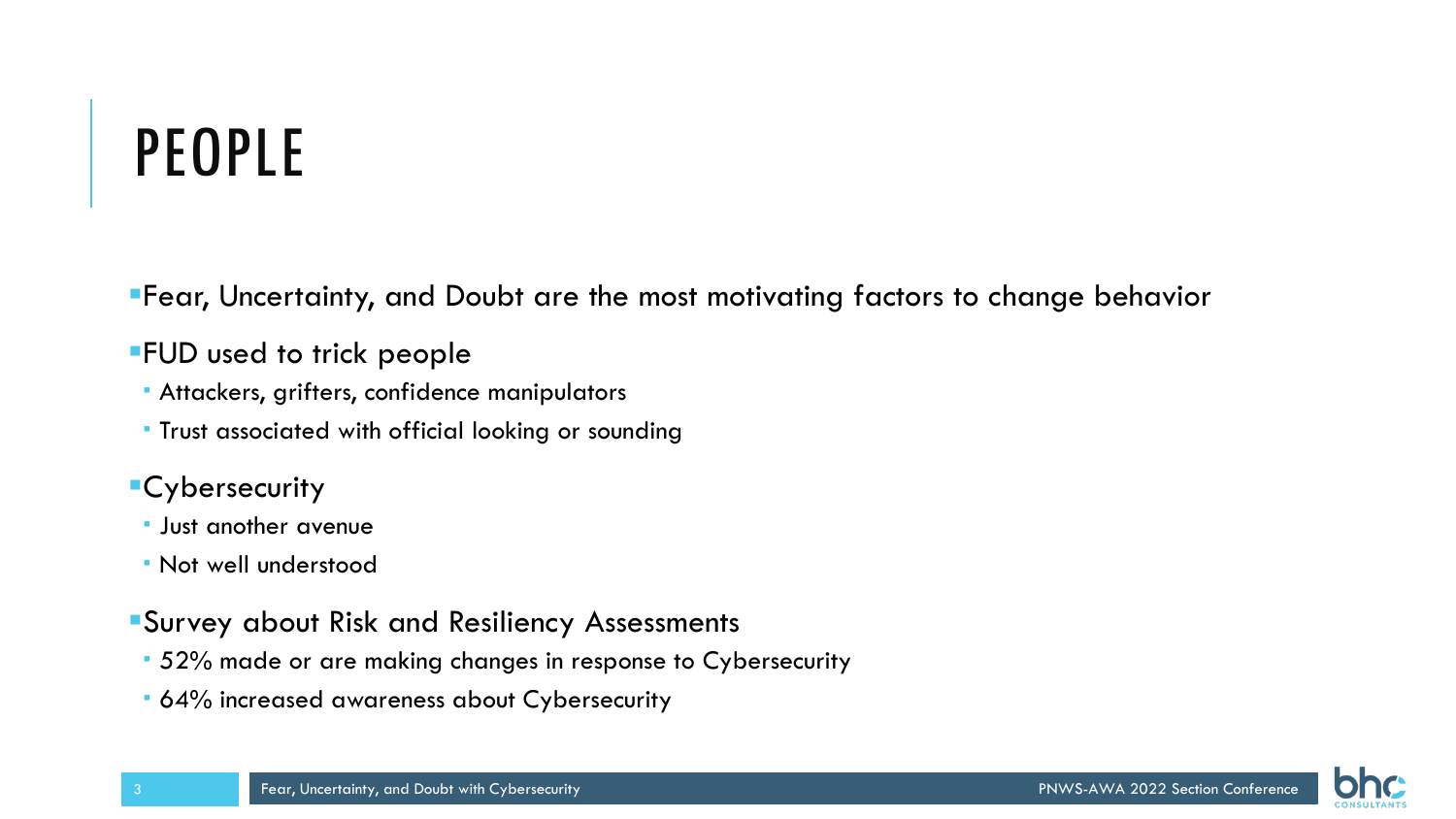# TECHNOLOGY ATTACKS

#### Vulnerabilities in systems

- Computer Programmers would need to code everything perfectly
- Every code library also requires perfection
- Most code is programmed to work, not to perfection

#### **Attacks always get better – Bruce Schneier**

- Analogous to computer security even though Mr. Schneier said in context of Cryptography
- Cryptography, Computer Science, Software Engineering, Applied Mathematics, et cetra are realated

### Faustian Bargain

- Static systems will be at risk
- System changes can cause vulnerabilities

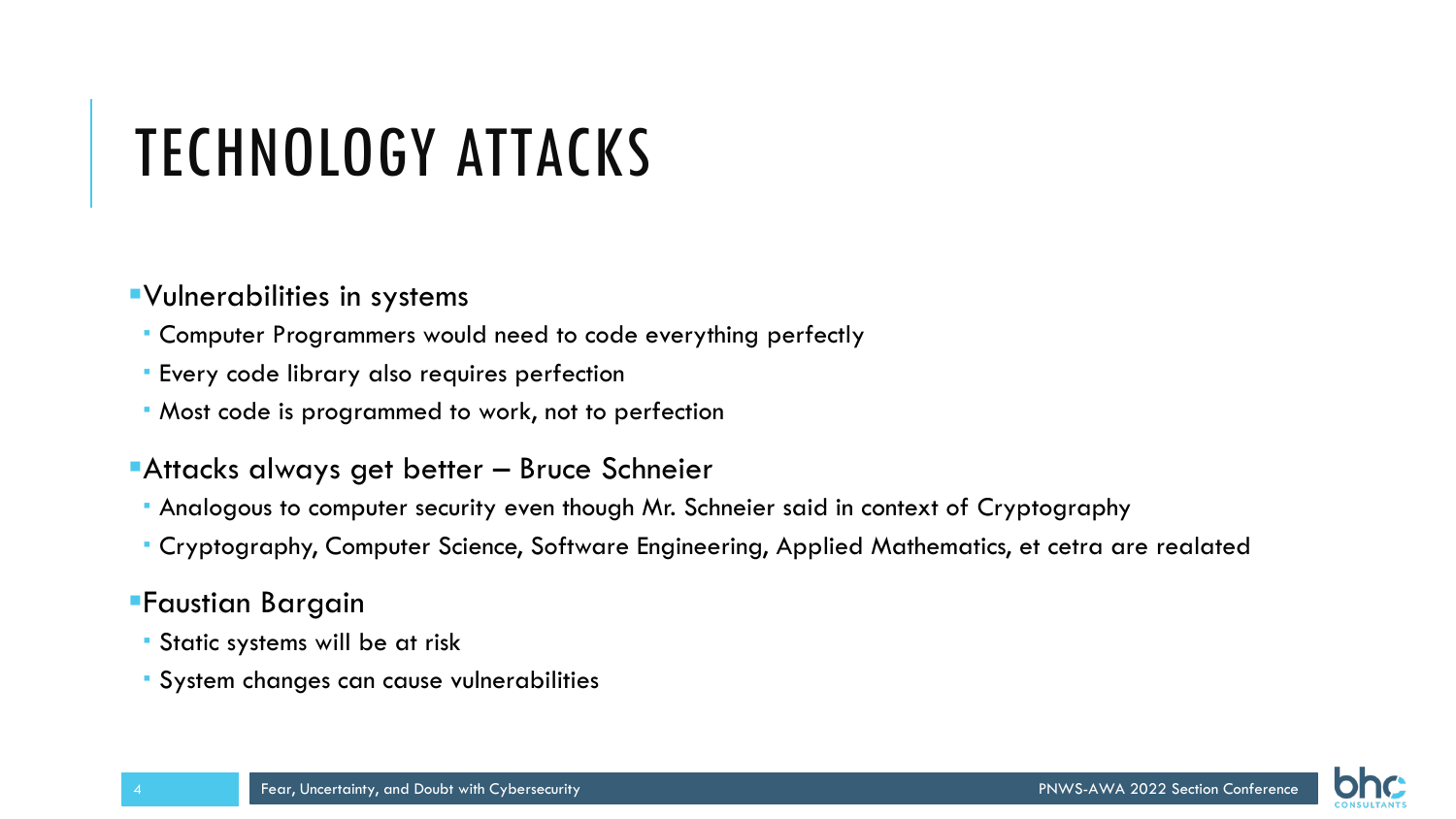# TECHNOLOGY UNCERTAINTY

- Beware of jargon
- ICS Industrial Control System
- SecOps, DevOps, OT, IT
- **Example: Zero trust** 
	- Philosophy; unbreakable and unfalsifiable
	- **If** Is not a single product or service
- **IT tools may not be appropriate for ICS** 
	- Anti-virus or Remote Desktop on a PLC?



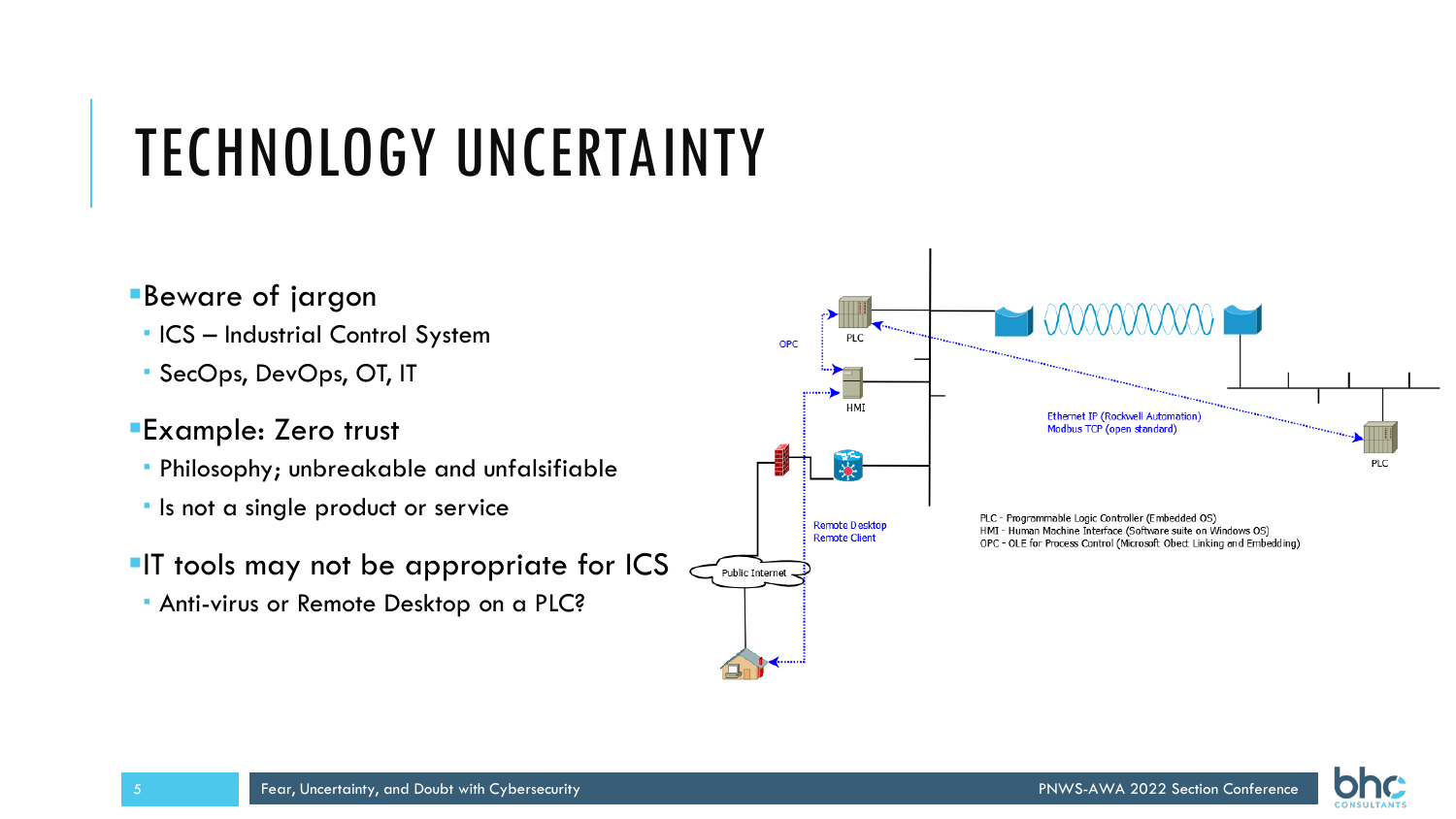## TECHNOLOGY DOUBTS

#### Internet Downside

- Remote attacks
- Constant updating
- **Insurance**
- Speed of change

### Internet Upside

- **Remote access**
- **Information collection**
- Access to help
- Speed of information

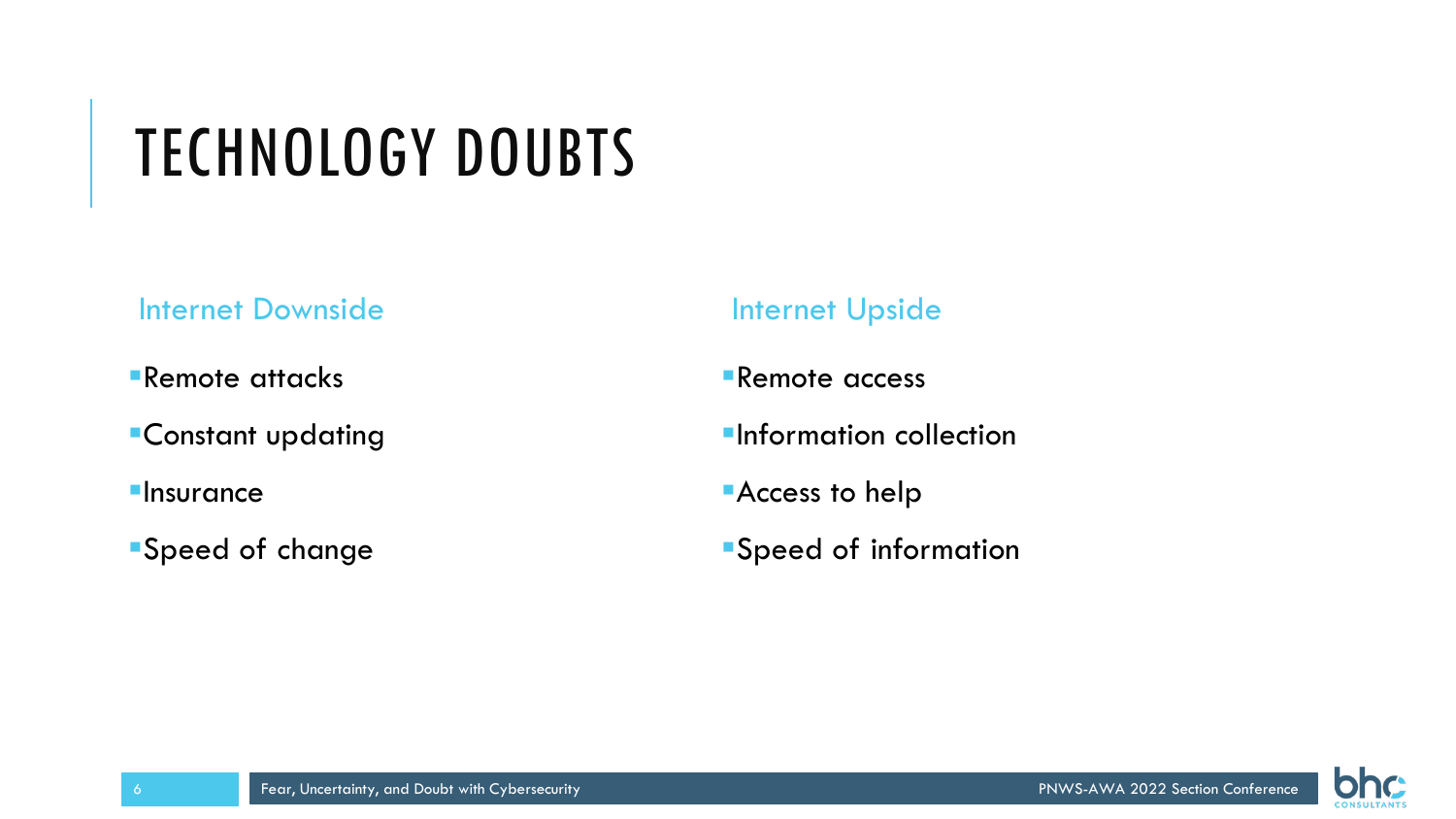# ATTACKS AND FRIENDS

- Most attacks use same vulnerabilities
- Email phishing, vishing, smishing, spear phishing
- **Prado distribution Assume 80% of** attacks from 20% of vulnerabilities
	- Reality more concentrated, almost all attacks involve top 10 vulnerabilities
- **Most attacks will be general**
- Network scans or other passive
- Wide-area spray (i.e., shotgun)
- Not specific to you
- Types of Attacks
- Weak or compromised passwords
- Malware via email, browser, other
- Man-in-the-Middle Attacks
- Denial-of-Service
- Zero-day Exploits
- Vulnerable embedded systems or network appliances

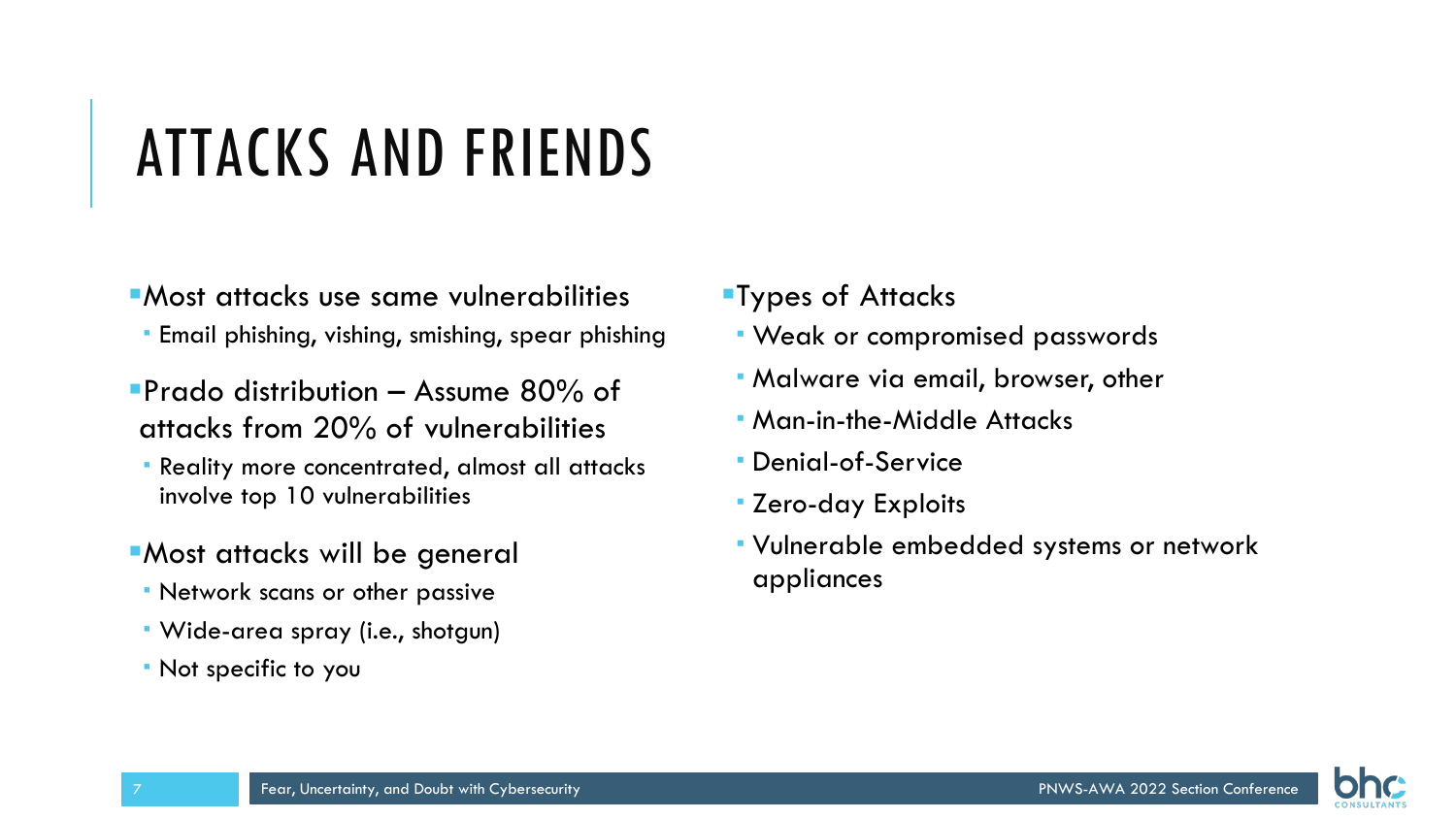## MITIGATION

- Plan ahead
	- Prepare for bad-case scenarios
- Everyone has a plan before they get punched in the nose Mike Tyson
- Table-Top exercises
- **Elearn from other people**
- **Their experiences**
- And their mistakes so you don't have to make the same ones
- What can you control and influence?

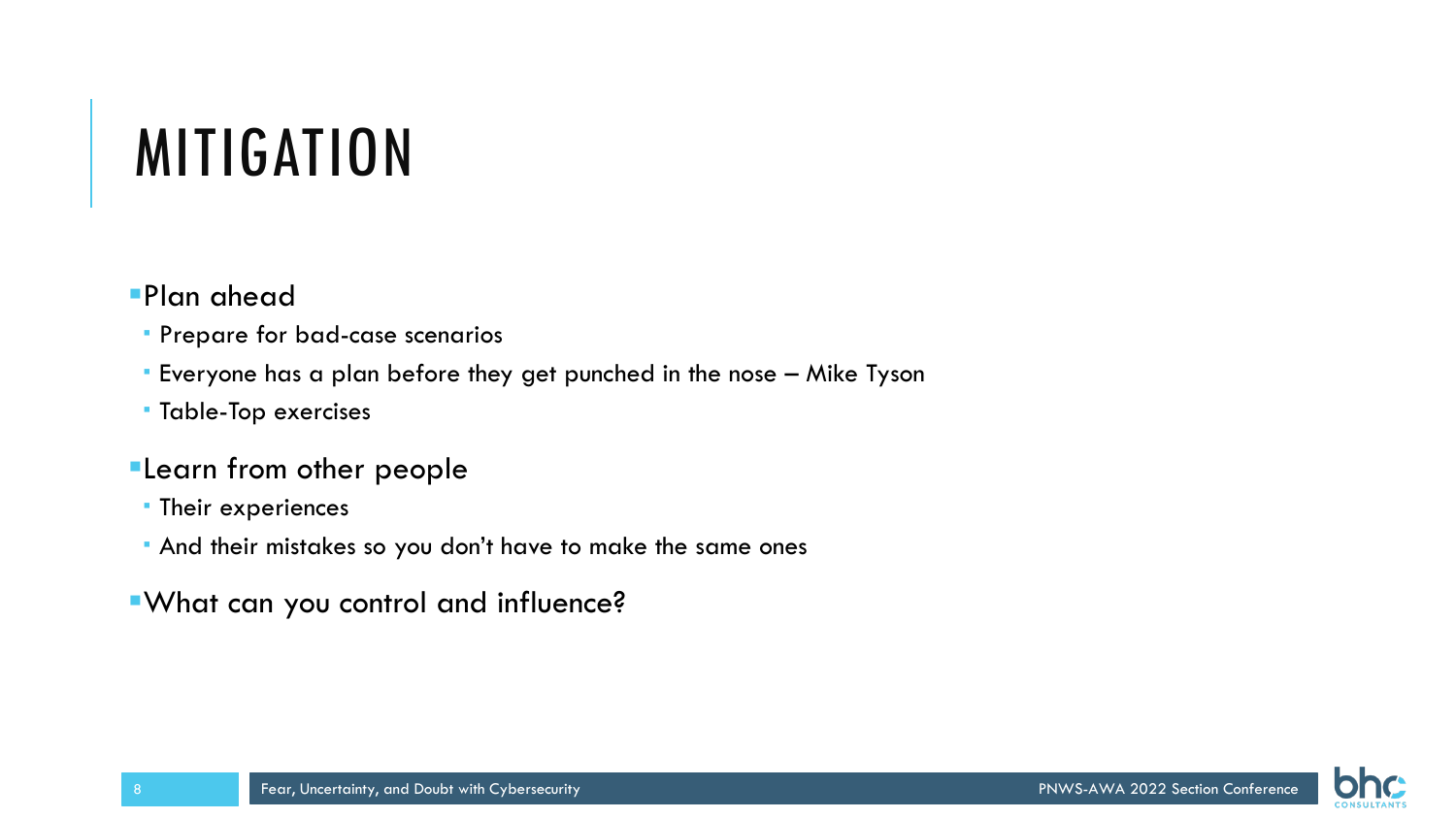## TABLETOP EXERCISES

- **Elike haircuts, how bad can it get?**
- What is important?
- What can wait?

#### Practice the response

- Know who to contact?
- What to do?
- **Practice at recovering a bad to** worst case scenario
- **Real life should not be worse**





i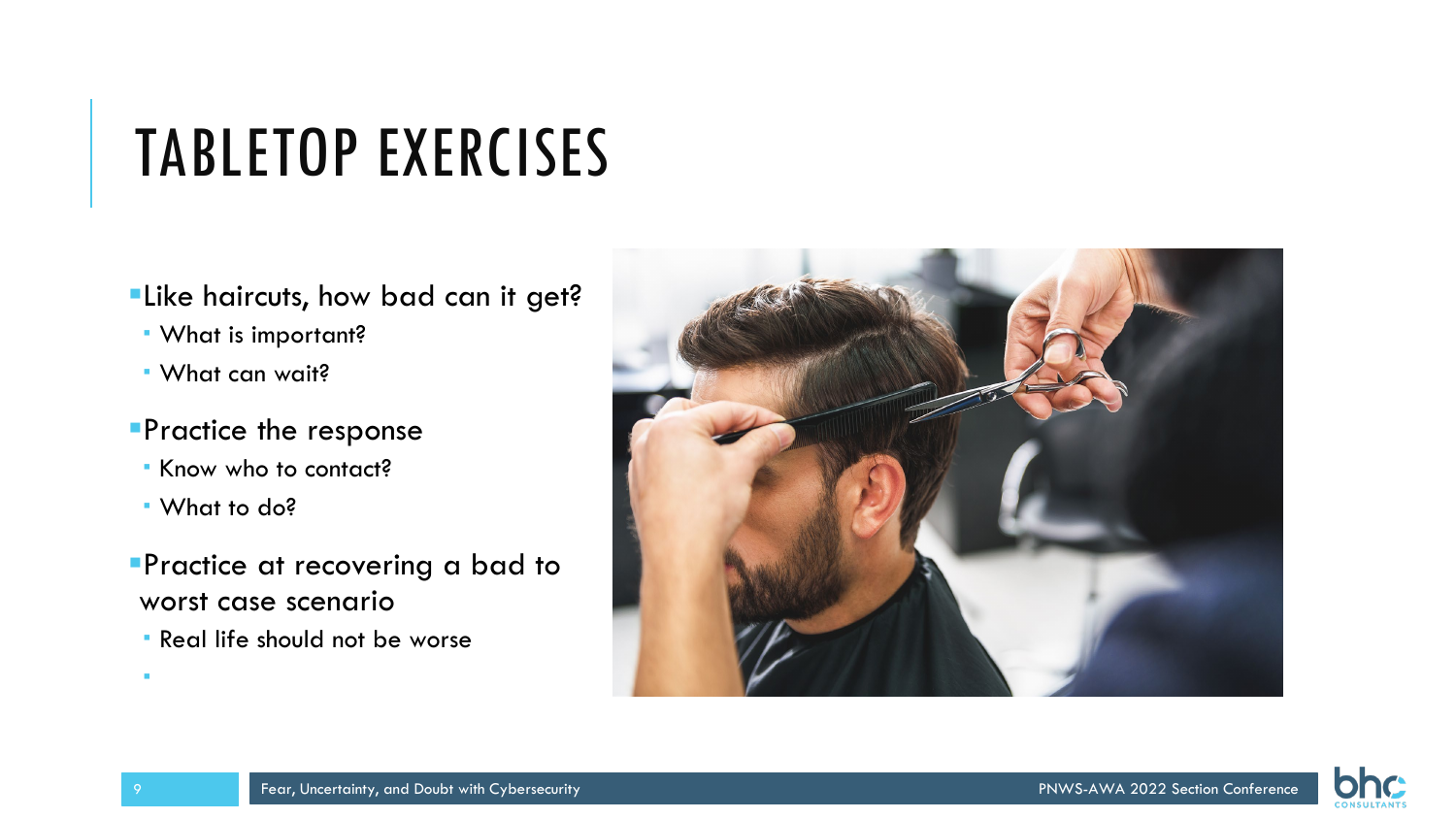# OLDSMAR, FLORIDA – FEBRUARY 5TH, 2020

"Dangerous Stuff: Hackers Tried to Poison Florida Town"  $-$  NY Times Feb  $8<sup>th</sup>$ 

"Florida facility hack used a dormant remote access software, sheriff says"  $-$  CNN Feb 10<sup>th</sup>

### Widespread coverage

- Operator noticed unusual activity and responded well
- **Attention grabbing, near-miss**

Not much damage, lots of noise

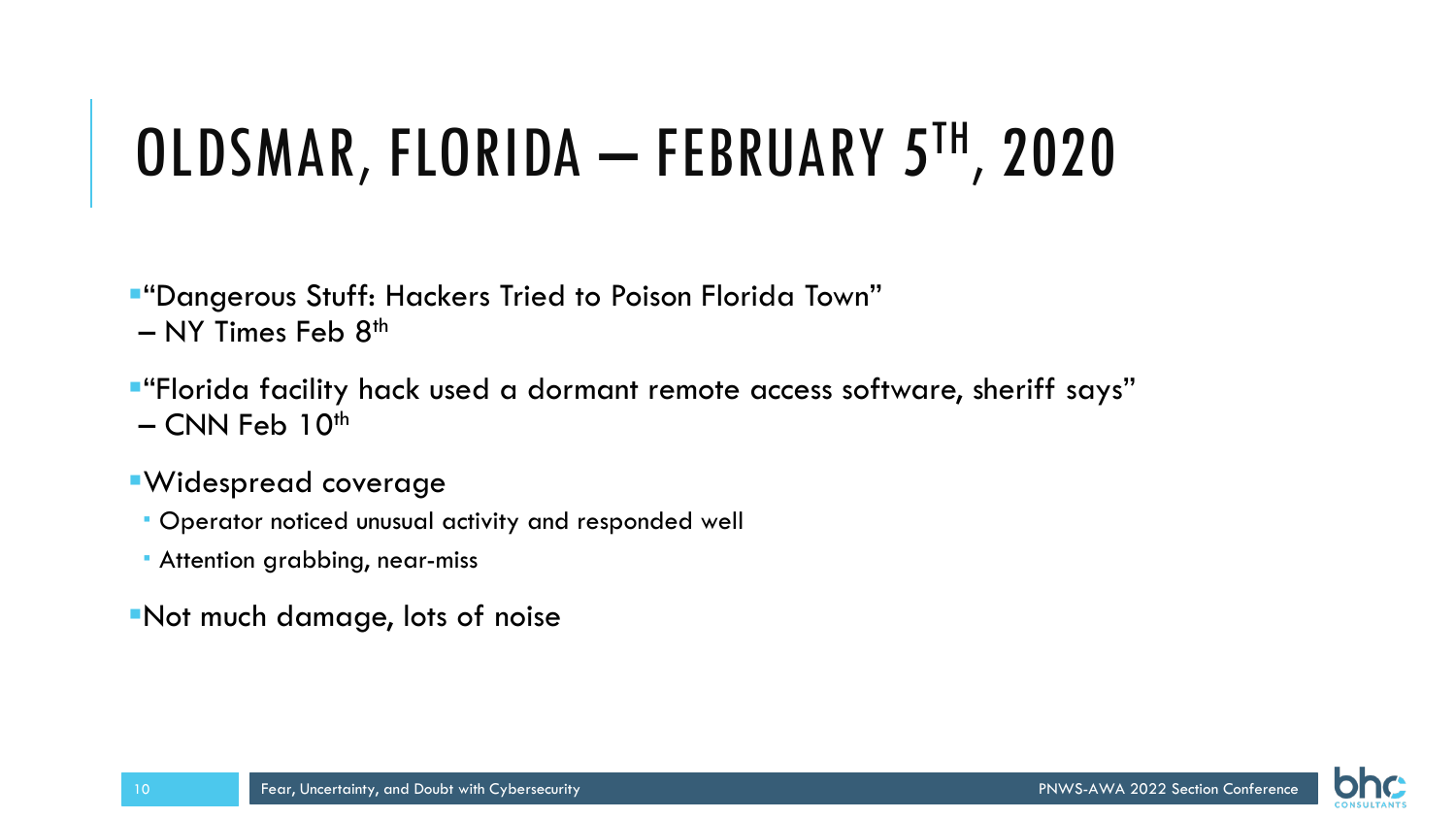# OLDSMAR, FLORIDA – FEBRUARY 5TH, 2020

### FBI, CISA, EPA, MS-ISAC offered general recommendations

- Use latest Operating System software (Windows 11)
- Use Multi-factor authentication
- Use strong passwords
- Update anti-virus, spam filters, and firewalls
- **Audit Network Configurations**
- Audit network for unused RDP endpoints
- Audit [system and network] logs for all remote connection attempts
- **Train Users to identify and report social engineering**
- Identify and suspend access of users exhibiting suspicious activity

Good for ICS, Office Computers, Home Computers, Friends and Family

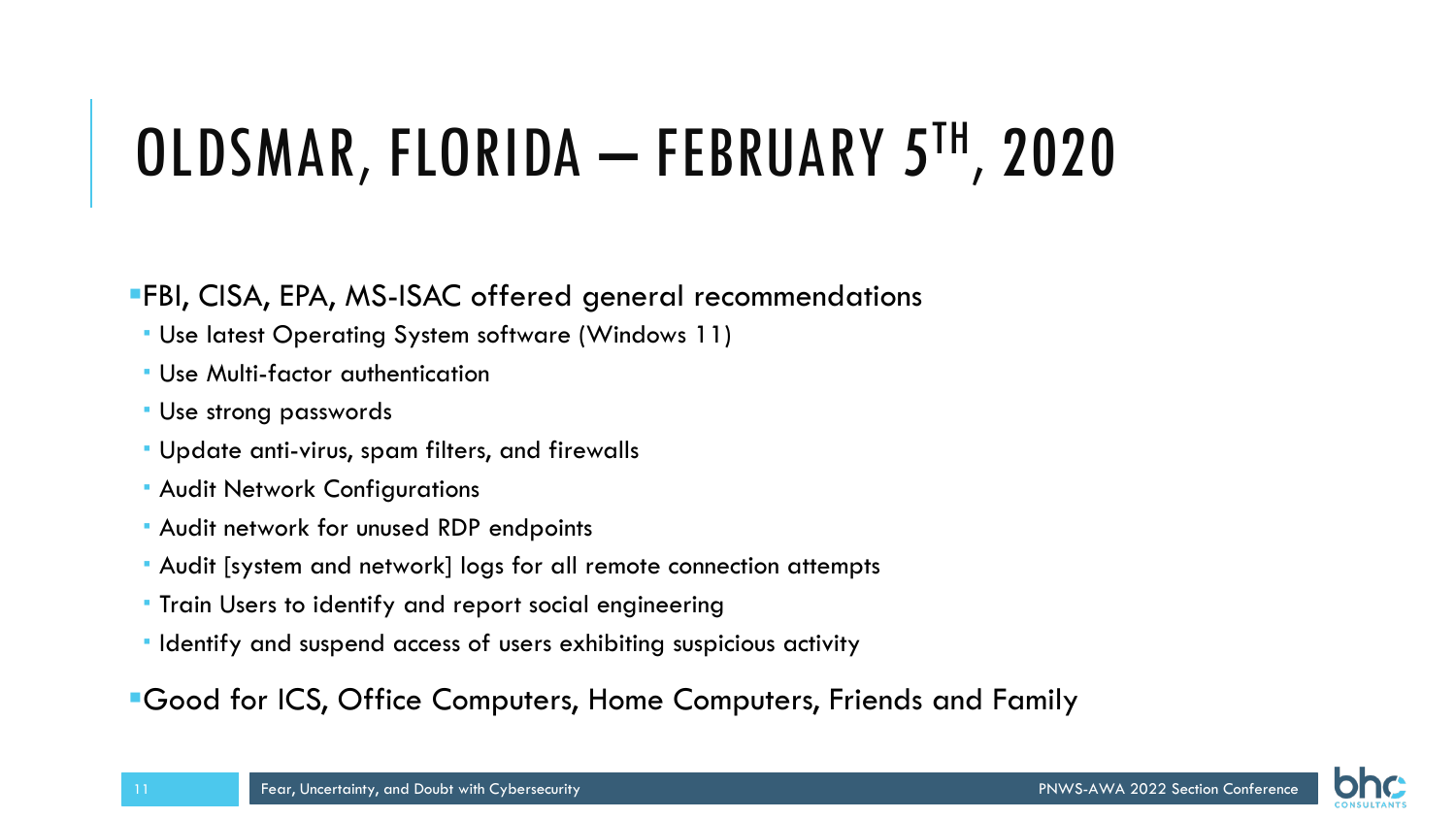# OLDSMAR, FLORIDA – FEBRUARY 5TH, 2020

FBI, CISA, EPA, MS-ISAC offered Water and Wastewater recommendations

### **Install Cyber-physical safety systems**

- Arrange backup systems independent of network accessible systems
- Examples:
	- **Pump-down float switch backup system**
	- **Pressure switch backup system**
	- Standalone controllers
	- Limit storage of harmful substances

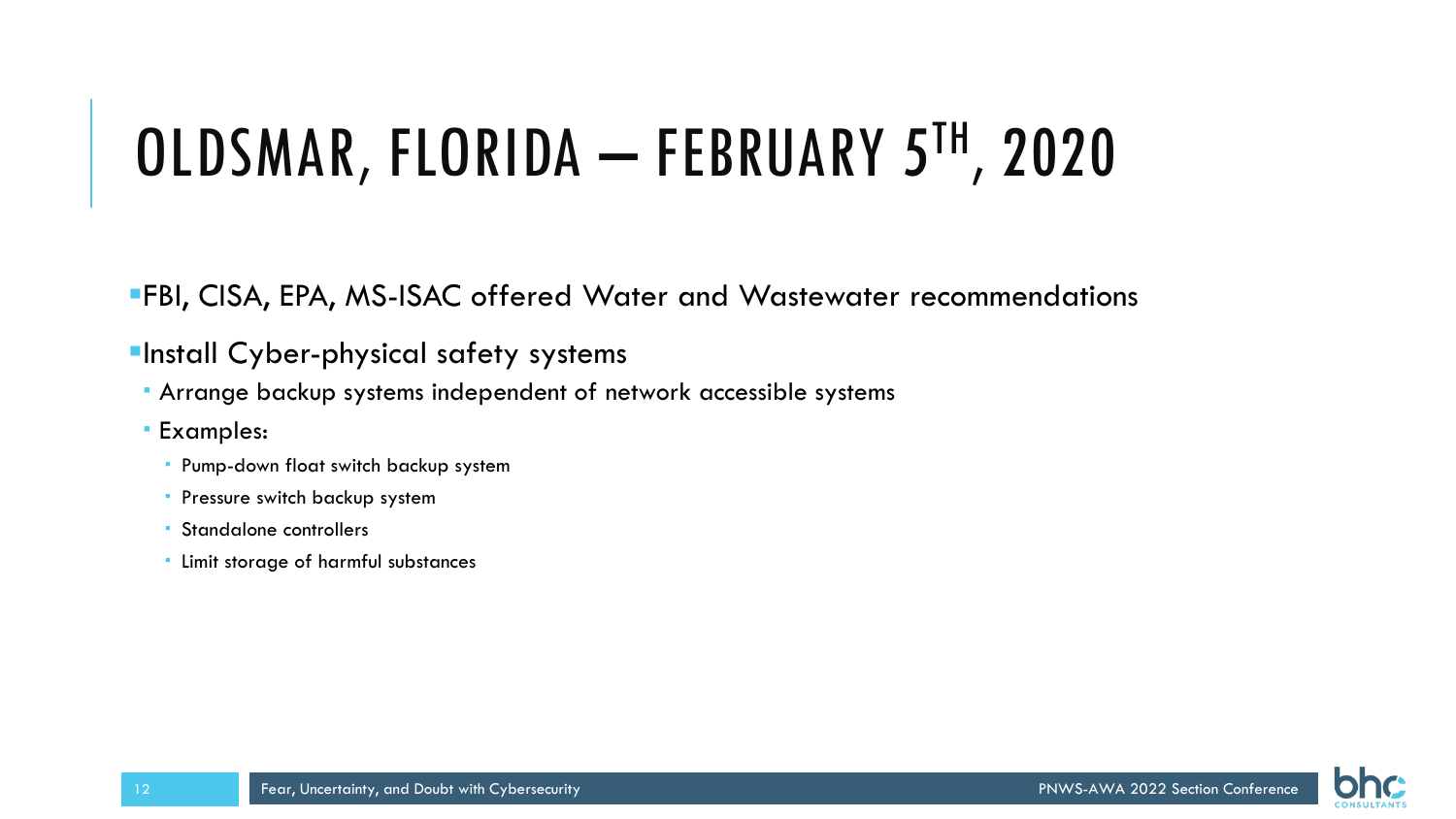# CYBER-PHYSICAL SAFETY SYSTEMS

### Complexity in systems

- Optimizing may require complexity
- **Indeally add Internet with same risk**
- Fail safe, limp-home, backup
- Separate Monitoring, Alarming, and **Control**
- Monitor Alarm and Control
- Alarm on Control or Monitoring Problems
- **Build into system design**
- Cybersecurity

13



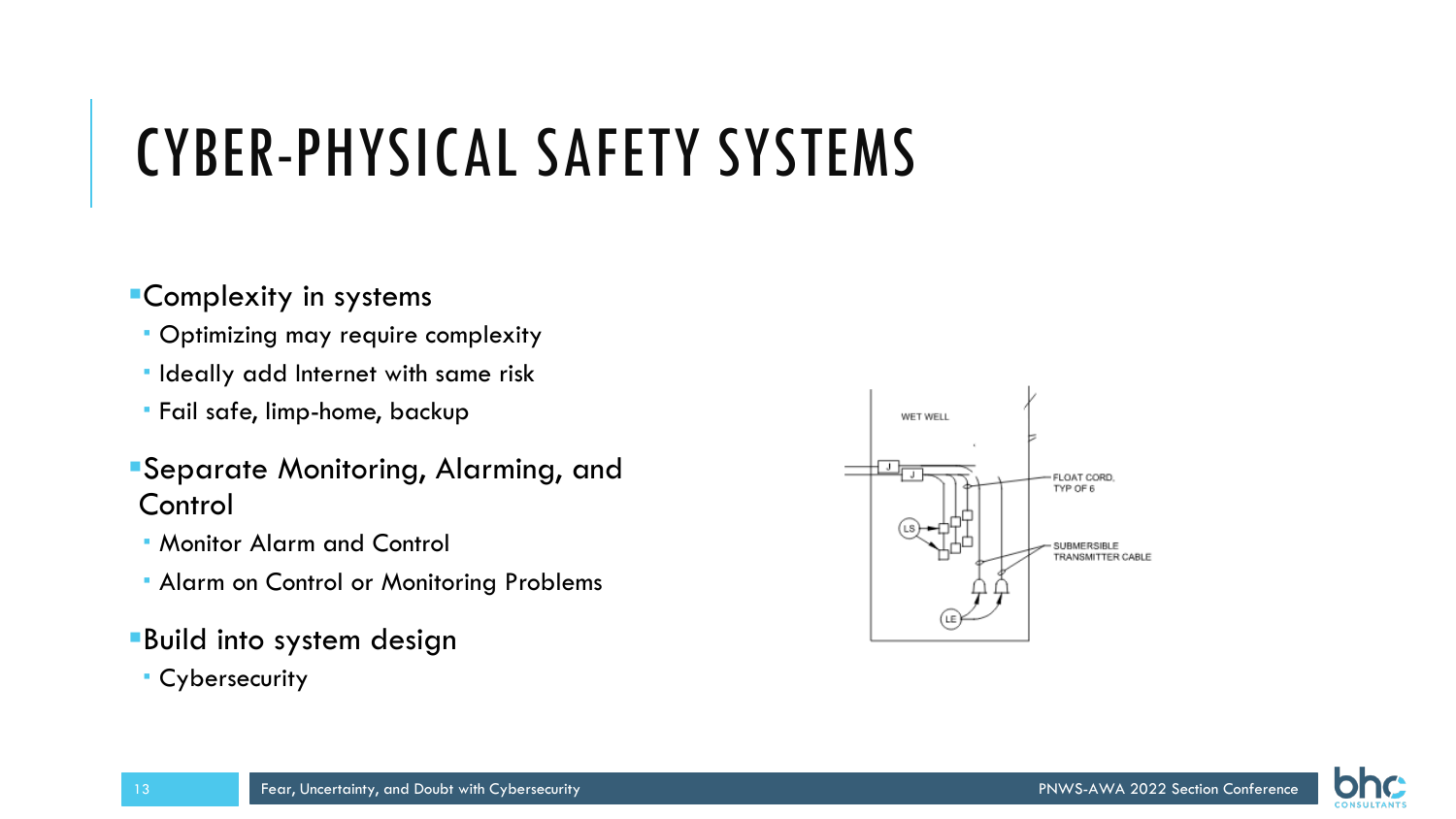# CYBER-PHYSICAL SAFETY SYSTEMS

- Segment and monitor ICS
- DMZ/Frontend analog
- **Restrict movement on ICS**
- Sensor and monitoring
- Remote access attempts
- Unusual activity
- Monitor and Alarm network



**CONSULTA** 

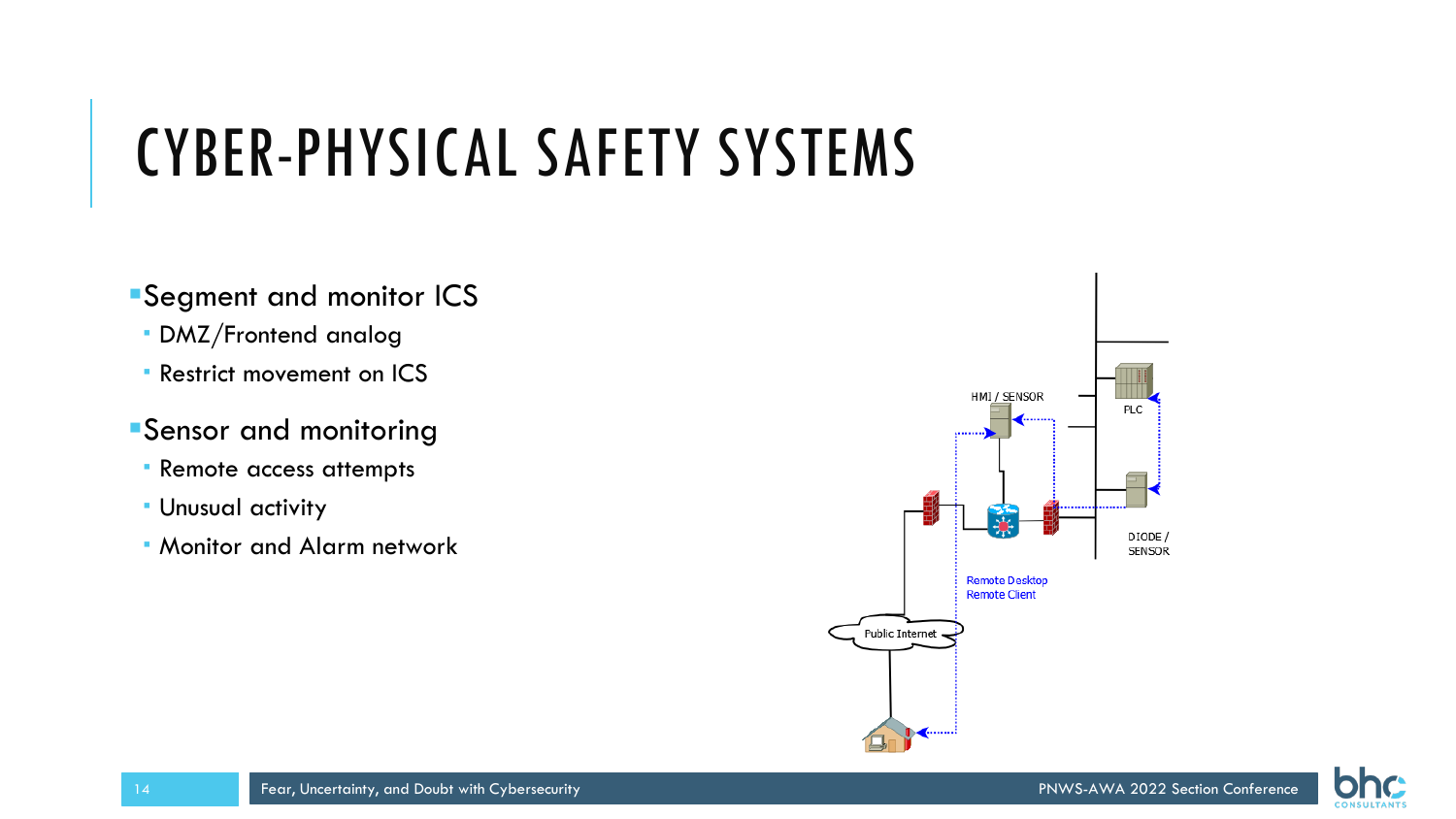## WHAT WE SPOKE ABOUT:

Fear, Uncertainty and Doubt (FUD)

**FUD affects Cybersecurity** 

Technology FUD in Cybersecurity

**Mitigations** 

Oldsmar, Florida

What to do?

Network Design Suggestions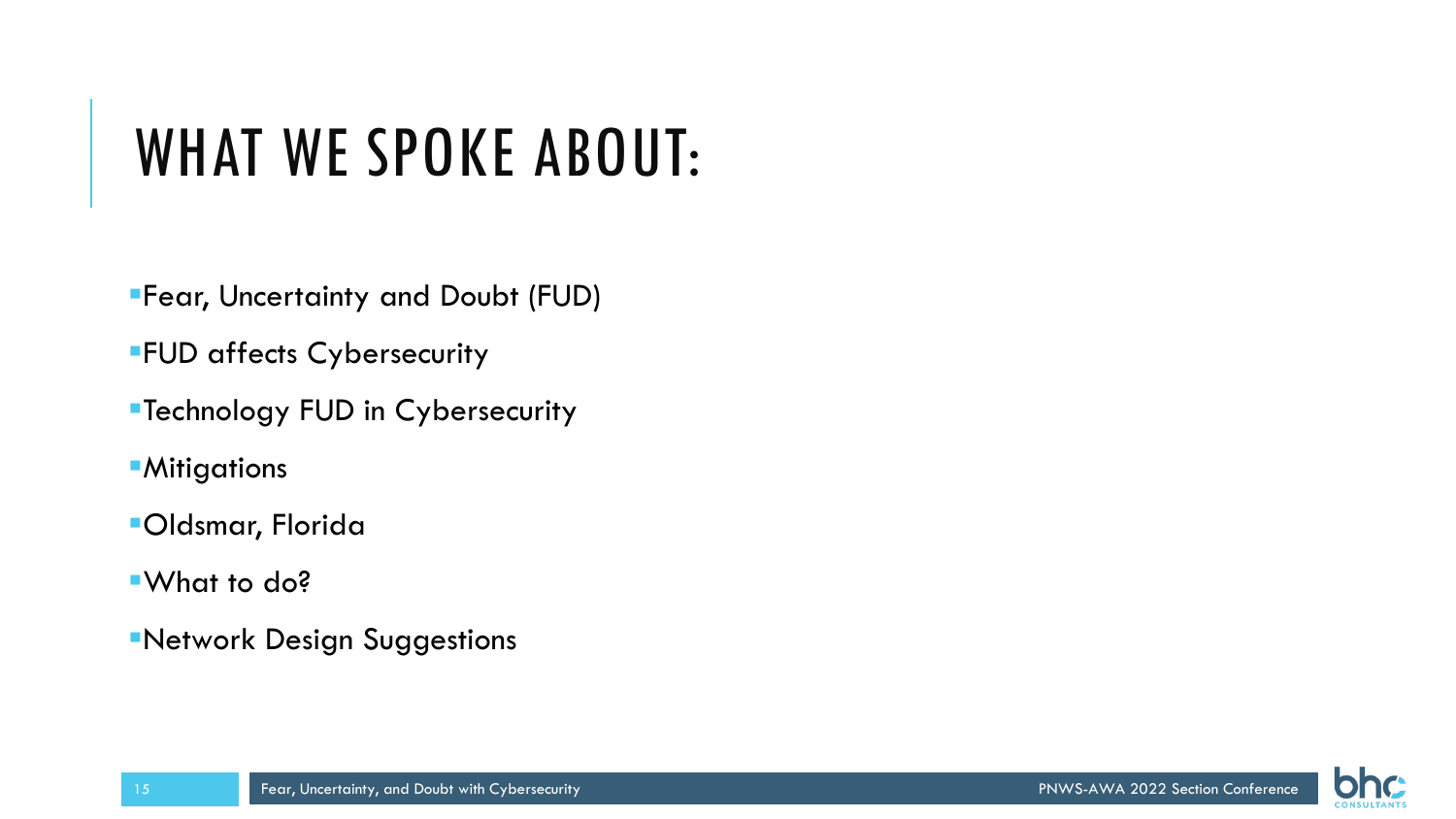## THANK YOUS

### **Contacts**

Victor Perez-Bonilla victor.perez@bhcconsultants.com

- **Thanks to:**
- Margarita Rodriguez, BHC
- Venu Kandiah, Xylem
- **Tait Covert, Seattle Computing**
- **James Cross, Quality Controls Corporation**

Nathanael Palmatier nathanael.palmatier@bhcconsultants.com